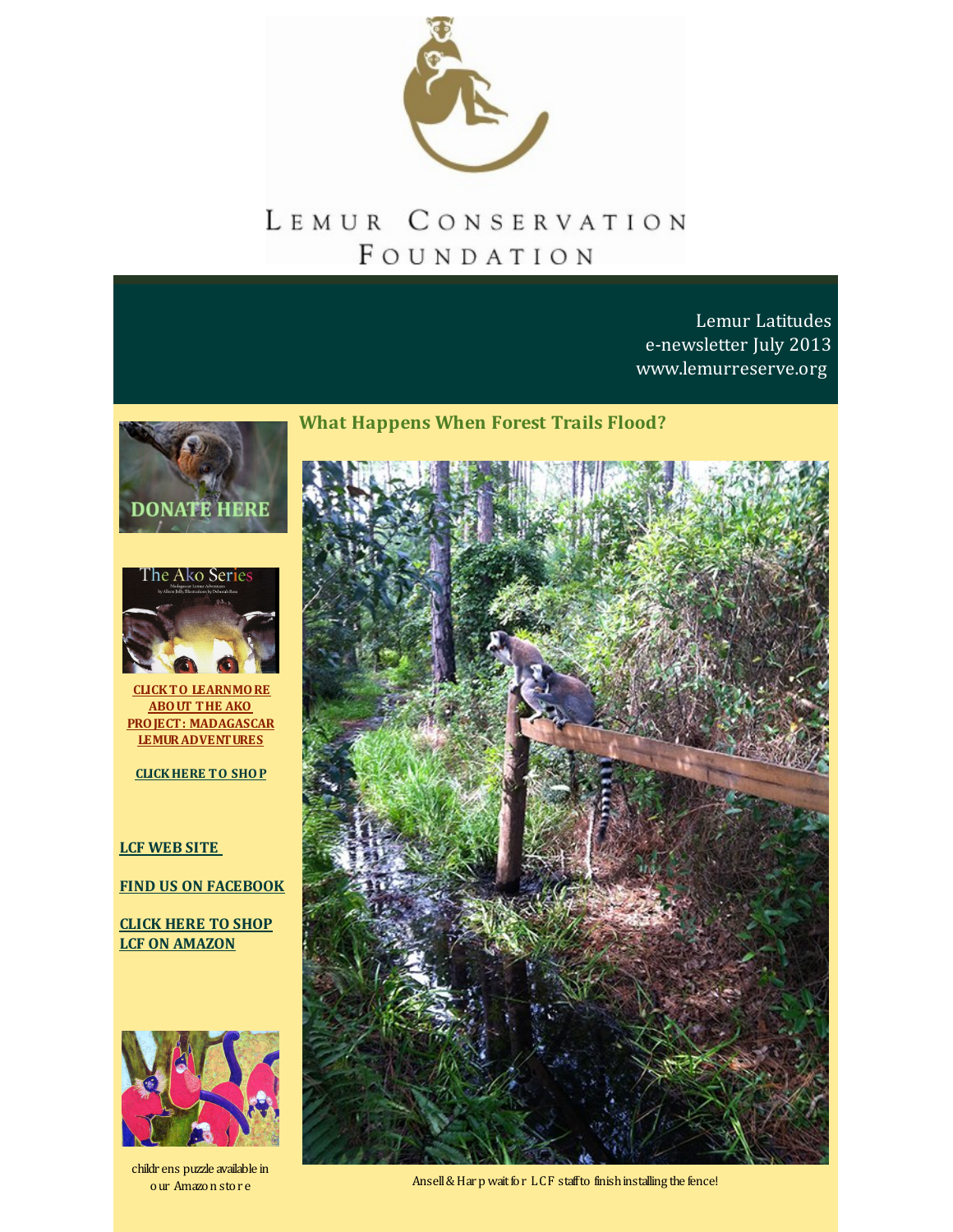

We have been getting record rainfall on the reserve for the past few weeks. Unfortunately, our nicely worn lemur trails also make perfect pathways for all of the extra rain water. Lemurs are not the biggest fans of walking through puddles, so we had to think of a way to get Ansell, her twins and the rest of the lemurs back on one of their major forest pathways ...and do it before the next set of storms.

**Join Our [Mailing](http://visitor.r20.constantcontact.com/email.jsp?m=1110407556333) List!**

With the generous support from USA Fence Company in Bradenton, FL, we were able to get enough fencing to line the lemur's 250foot trail through the west end of the forest. Ansell didn't waste any time hopping on the fence and not so patiently waiting for Pete, LCF's Maintenance Supervisor, and the rest of the staff to put up the remainder of the fence. We are happy to report that the lemurs are back to using their favorite trail and staying nice and dry on their new fence pathway.

Ansell and our other lemurs at LCF are extremely valuable to captive populations. Keeping themhealthy and happy helps ensure that lemur populations continue to grow, which is critical to the success of captive and wild lemur populations.

- Alison Grand, Ph.D. LCF Animal Care Manager

### **CLICK HERE TO DONATE - HELP [MAINTAIN](http://r20.rs6.net/tn.jsp?f=001d0s0zsDb2wKh9YigDMN_uwewHqucbc3HgLf7v9lakghzjqhdQ-kSLrD45zG_tew0oVGNTKR1stzylnyT0H7Clo99eRioDhOgema5OeSeC5Jj8zfEjJaGbuJ1fVd-zTRp8c8YKEPdzIt7uQTvqfrniLtZECP4gwqhHCs2A9dkbqZjyBOIa7U2Bl-2TptksdQF&c=&ch=) OUR HABITATS**



Unpr ecedented r ainfall flooded lemur s' favor ite trails

## **Are You Interested In A Career In Conservation Biology?**

Here's a great opportunity for undergraduates: Dr. Natalie Vasey's 2014 program is now on our web site at **[http://www.lemurreserve.org/vasey.html](http://r20.rs6.net/tn.jsp?f=001d0s0zsDb2wKh9YigDMN_uwewHqucbc3HgLf7v9lakghzjqhdQ-kSLmZLI4VwZSDxXVyJngBmQXtHKkc_nmbFZ8wy9oYihVVsDikLS651Y1wlXyfOrvHp2zoziP7K1DtwvqaA5eHhy3YQ4hHBKtPFq_N0UoXDla25HjhkEv9vVYSvi70lZSnf2qAlnReVOJxw&c=&ch=)**

**[CLICK](http://r20.rs6.net/tn.jsp?f=001d0s0zsDb2wKh9YigDMN_uwewHqucbc3HgLf7v9lakghzjqhdQ-kSLmZLI4VwZSDxnBEi6CLFKrRfjYojpanaZzLINiS3_EgN6GAtnRv1THMyKUa3rvb1sQk0Oejwi5cul1TVr71S-nXa8NcnQ2-MkvDYZ8jRJ7a2SD4DB0WZIo5j_wTJlZTfNfOcG_b64TNjbTjBjGbV2Mh8J9rnGwNt3bhiUFicTJSJdb-q_pr_Haz4EoZeNSj5RIe7xhgjBcDytbeFQwodwxpfewi89ilILUYI133xMzO5NBKJAyPVi3Rufm2pZwIblR90iAHDkfUh&c=&ch=) HERE** for more information about what to expect in a field training course.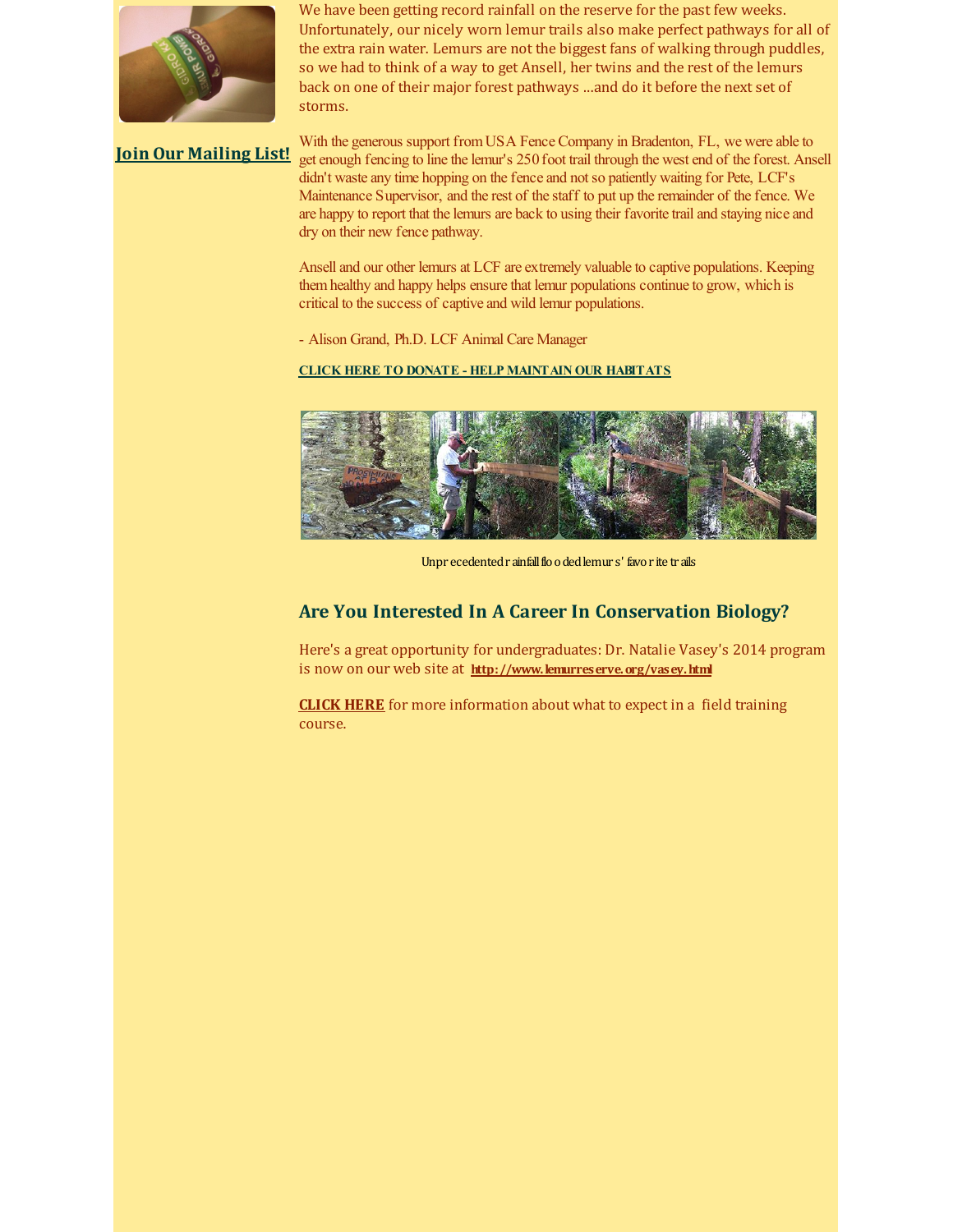

**Read Dr. Ian Tattersall's Recent Article 'Understanding species - level primate diversity in Madagascar'** MADAGASCAR CONSERVATION & DEVELOPMENT VOLUME 8 ISSUE 1 - JULY 2013 PAGE 7 SPOTLIGHTS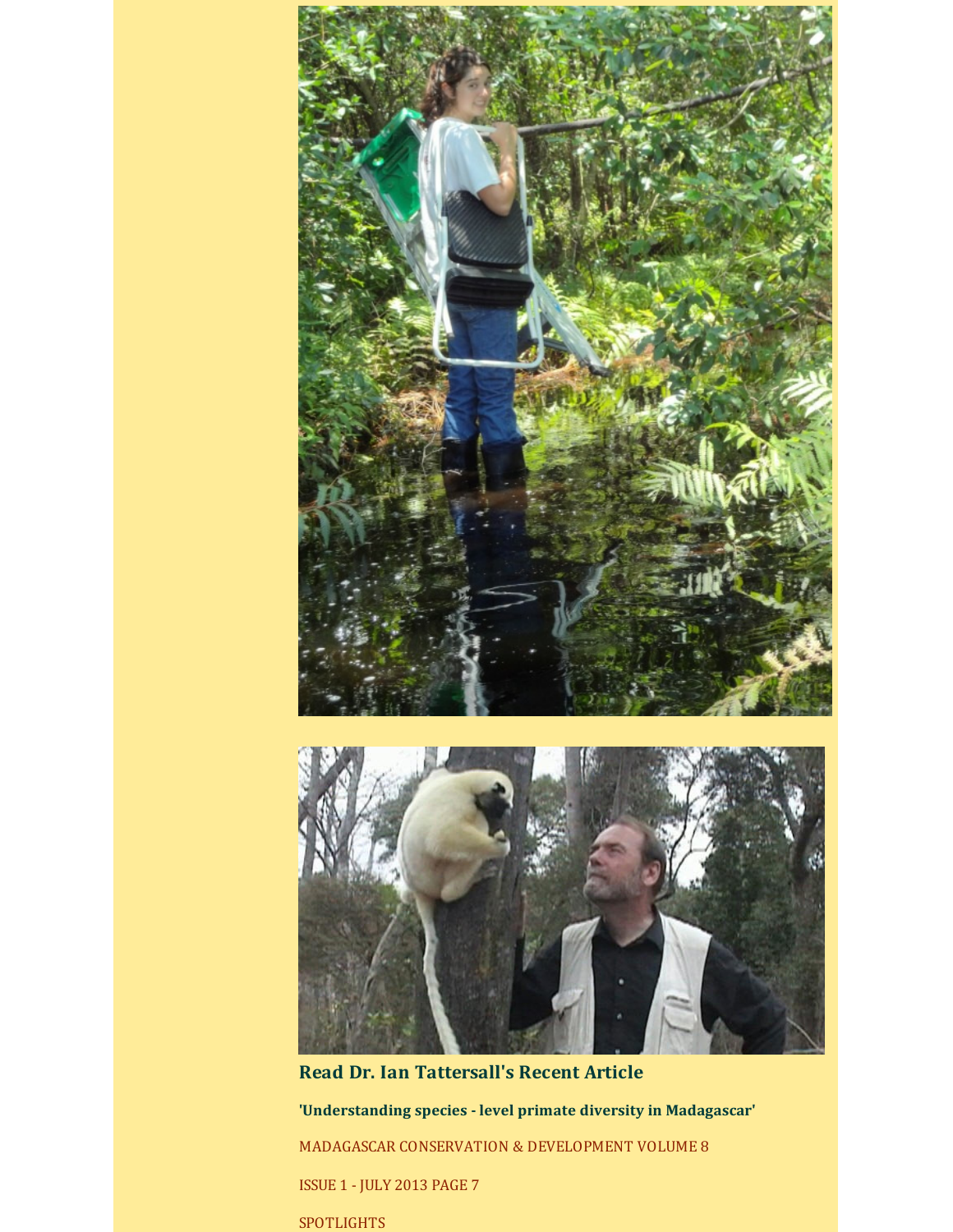Ian Tattersall American Museum of Natural History New York, NY 10024 U.S.A. E - mail: iant @ amnh.org

#### ABSTRACT

Over the past couple of decades Madagascar has witnessed an explosion in the number of primate species generally recognized. Much of this proliferation can be traced less to increasing knowledge of the lemur fauna than to the complete replacement

of biological notions of the species by the Phylogenetic Species Concept (PSC), which views species as irreducible diagnosable units. The consequent focus on autapomorphy (unique possession of morphological and molecular derived features) as 'the' criterion for species recognition has led to the almost complete disappearance of lemur subspecies from Madagascar faunal lists; yet subspecies are an expected result of the evolutionary forces that gave rise to the island's current pattern of biodiversity.

Thanks in part to the perspective introduced by the PSC, it has become clear both that there is much more species - level diversity among Madagascar's lemurs than was evident onlya couple of decades ago, and that this diversity is much more complexly structured than we had thought. But it does not appear to be aptly reflected in the hard - line procedural adoption of the PSC across the board, a move that typically results in fifty-percent inflation in species numbers relative to those yielded by biological concepts. I argue here that the reflexive wholesale application of the PSC to Madagascar's lemurs is inappropriate from both systematic and conservation stand points, and that a return to biological species concepts, and to the corresponding criteria for species recognition, will allow us to attain a much fuller and more nuanced appreciation of lemur diversity at low taxonomic levels.

#### **CLICK HERE TO READ THE [ARTICLE](http://r20.rs6.net/tn.jsp?f=001d0s0zsDb2wKh9YigDMN_uwewHqucbc3HgLf7v9lakghzjqhdQ-kSLmZLI4VwZSDxKvZQ8sUk0XpEiG9UKPpze8F_0fEI2VuvUhcutrPCZEtmDs68pjZsBdh5jHGwuMIB4WUMeItPt-jvVOzRZDM7B0FUuOE69A9RhDzMvwApHwbwuMYceRkqwv7tFGrWKCh0fZ-pLnnvDUxDEOZeYjSpARsl7_SY4xE3Kgw9a85kbDCttho0Qrk1Y2e4cKnn5Pbm6gXV_a4qMauErOMJPDYooibz-lEAGK_3WvBNi1RhjpVxB7o5VLZNcvZEnxTHJeylrpYxEd-7BVY=&c=&ch=)**